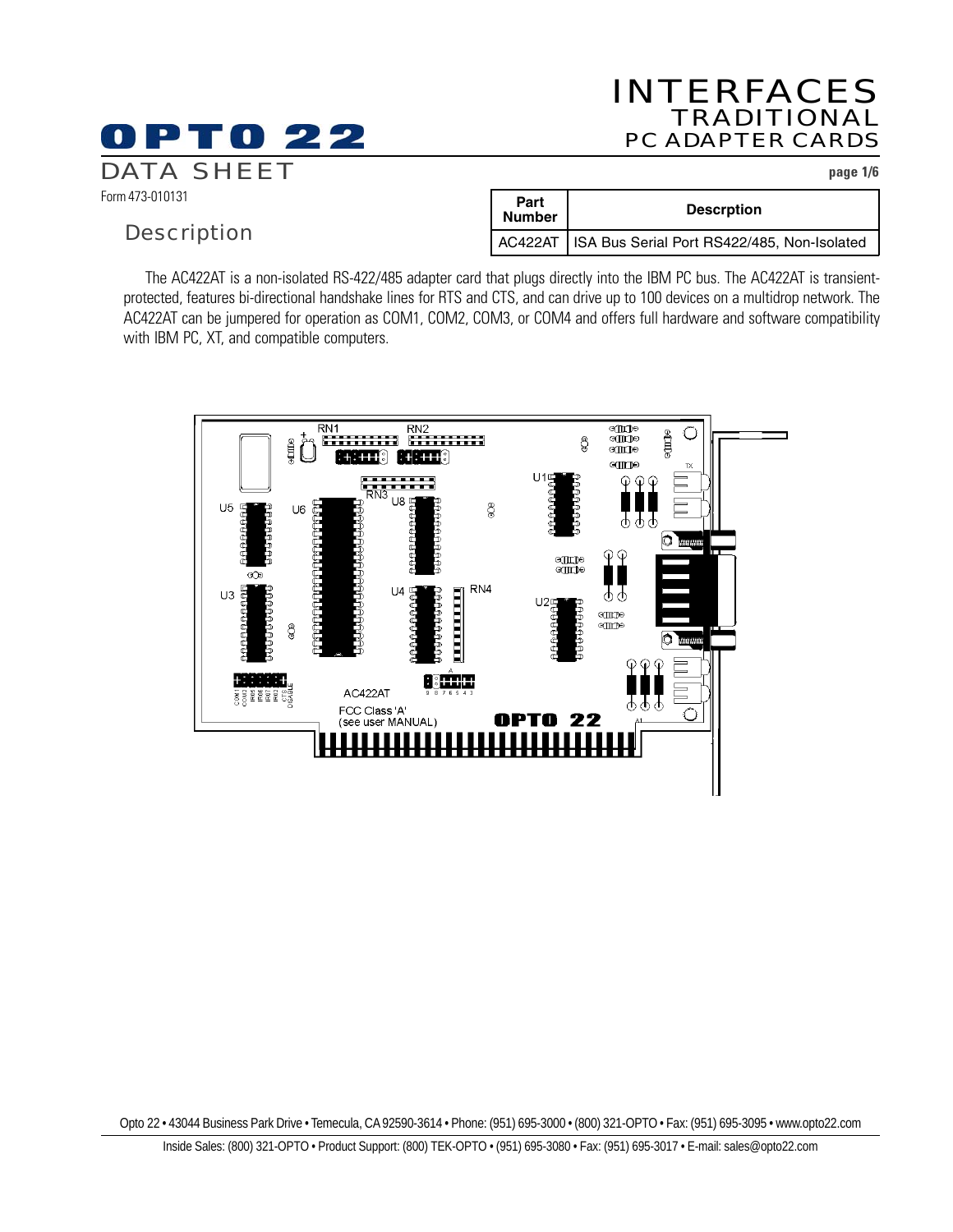# **OPTO 22**

# INTERFACES TRADITIONAL PC ADAPTER CARDS

DATA SHEET **page 2/6**

Form 473-010131

## Specifications GENERAL

### **Interface Specifications**

| <b>Power Requirements</b>      | 250 mA at 5 VDC<br>150 mA at 12 VDC<br>150 mA at 12 VDC                                     |
|--------------------------------|---------------------------------------------------------------------------------------------|
| Operating<br>Temperature Range | $0^\circ$ C to 60 $^\circ$ C<br>95% relative humidity, non-condensing                       |
| Interface                      | RS-422/485 (9-pin, D-shell female connector)                                                |
| <b>Baud Rate</b>               | up to 38,400 baud                                                                           |
| Distance                       | up to $5,000$ feet                                                                          |
| Communications                 | full duplex over two twisted pairs and a ground<br>additional twisted pairs for RTS and CTS |
| Indicators                     | transmit, receive, RTS, and CTS                                                             |

# Dimensional Drawing



Opto 22 • 43044 Business Park Drive • Temecula, CA 92590-3614 • Phone: (951) 695-3000 • (800) 321-OPTO • Fax: (951) 695-3095 • www.opto22.com

Inside Sales: (800) 321-OPTO • Product Support: (800) TEK-OPTO • (951) 695-3080 • Fax: (951) 695-3017 • E-mail: sales@opto22.com Dimension and specifications are subject to change. All products and/or company names throughout this data sheet are generally trademarks or registered trademarks of their respective companies.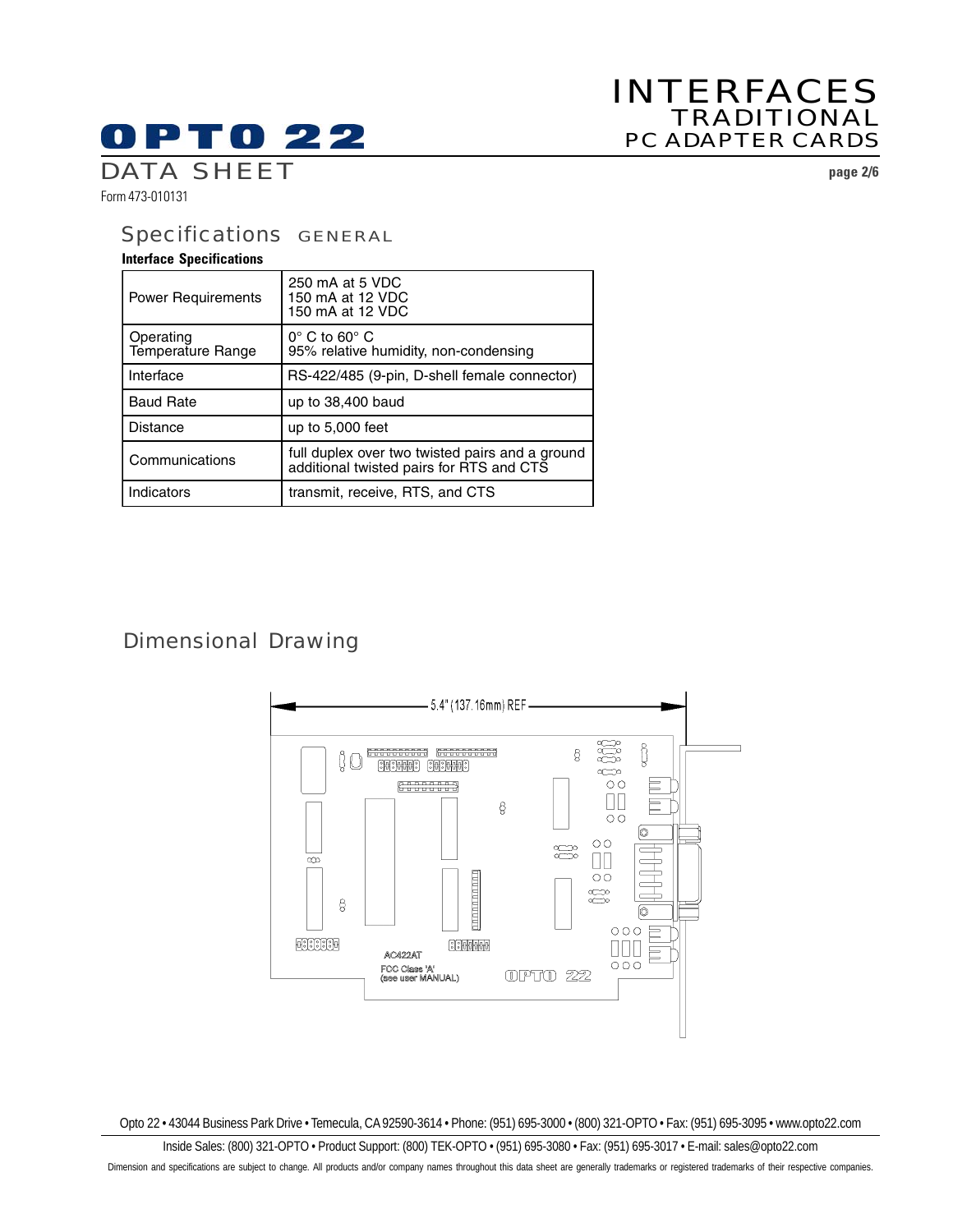

# INTERFACES TRADITIONAL PC ADAPTER CARDS

### Jumper Installation

### CONFIGURING FOR THE AC422AT

Before installing your adapter card, configure your board by selecting the appropriate address, interrupt, and communications jumpers.

These adapter cards can be configured as COM1 through COM4. Select which COM port is to be used based on the current configurations of the COM ports in the host PC. Refer to the following diagrams for jumper settings for the various COM ports.

| AC24AT<br>and<br>AC422AT | <b>Address</b> | <b>IRQ</b> | <b>Group A</b><br><b>Jumpers</b><br><b>Installed</b> | <b>IRQ</b><br><b>Jumpers</b> |
|--------------------------|----------------|------------|------------------------------------------------------|------------------------------|
| COM <sub>1</sub>         | 3F8 Hex        | 4          | <b>NONE</b>                                          | COM <sub>1</sub>             |
| COM <sub>2</sub>         | 2F8 Hex        | 3          | 8                                                    | COM <sub>2</sub>             |
| COM <sub>3</sub>         | 348 Hex        | 2          | 4, 5, 7                                              | IRQ <sub>2</sub>             |
| COM <sub>4</sub>         | 340 Hex        | 5          | 3, 4, 5, 7                                           | IRA <sub>5</sub>             |

### COMPATIBILITY

The AC422AT use the same UART used in the AT model computers.

The RS-422/485 adapter cards are seen by the computer as a standard serial port and will pass the IBM Advanced Diagnostics program if a loop-back connector is used.

Opto 22 • 43044 Business Park Drive • Temecula, CA 92590-3614 • Phone: (951) 695-3000 • (800) 321-OPTO • Fax: (951) 695-3095 • www.opto22.com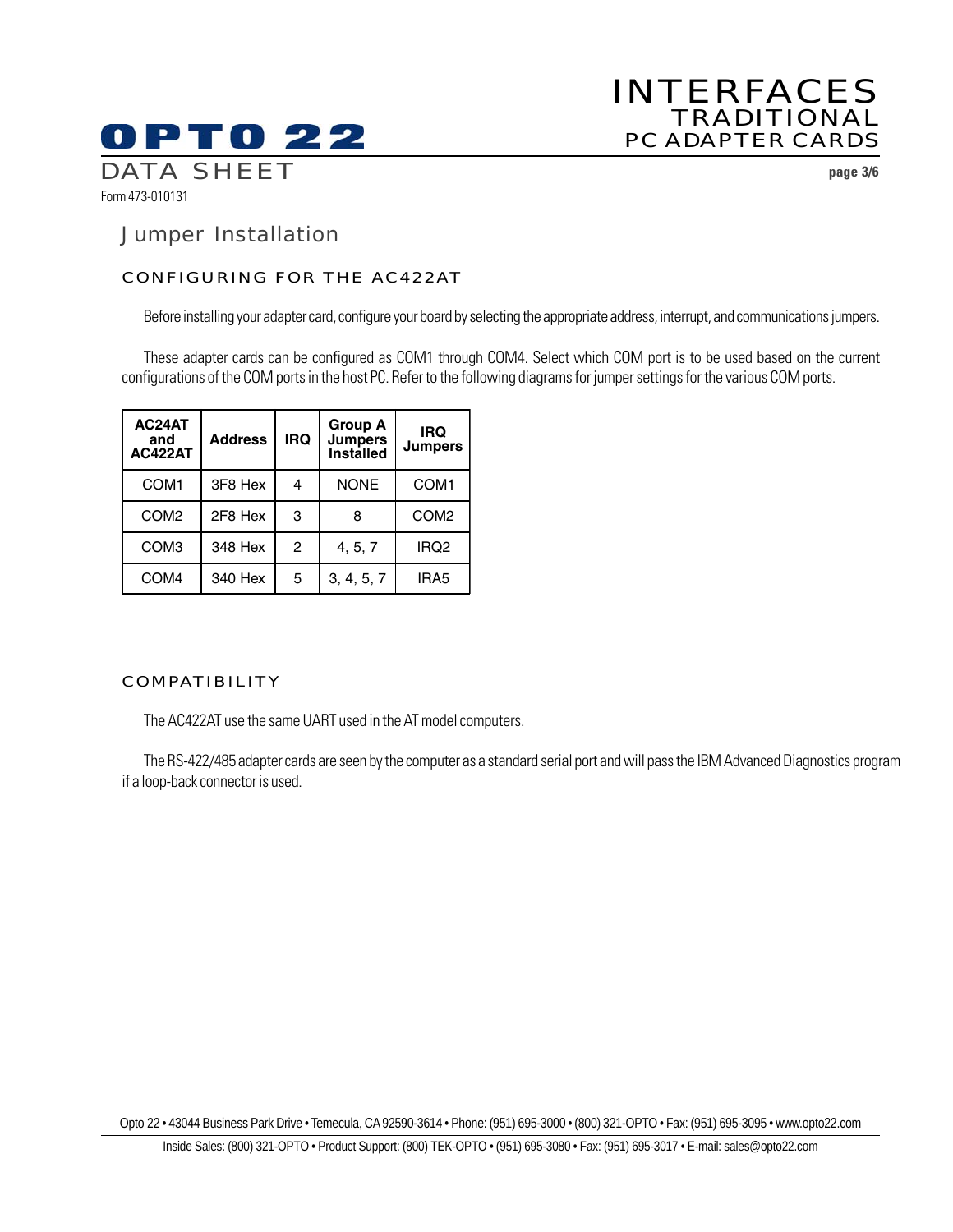# **OPTO 22** DATA SHEET **page 4/6**

# INTERFACES TRADITIONAL PC ADAPTER CARDS

Form 473-010131

# Jumper Installation (cont.)

### COMMUNICATION JUMPERS

Installing jumpers B2 and B4 connects 220 ohm terminating resistors from positive (+) to negative (-) on the transmitter (to Optomux) and receiver (from Optomux), respectively. In a normal OPTOMUX network these jumpers should both be installed.

Installing jumpers C2 and C4 connects 200 ohm terminating resistors for positive (+) to negative (-) on the RTS and CTS, respectively. In a normal network these jumpers should both be installed.

Note: If multiple host computers are used, jumpers B2, B4, C2, and C4 should only be installed on the adapter card which is physically at the end of the serial network cable.

Jumper B7 controls the enabling of the RS-422/485 driver. With the jumper removed, the driver is always enabled. With the jumper installed, the enabling is under the control of the RTS output on the UART. When the RTS is active, the driver will be enabled. When RTS is inactive, the driver is disabled.

If jumper B7 is installed, jumpers B1 and B3 must also be installed. These jumpers passively pull the transmit lines (to OPTOMUX) to the inactive state.

If the adapter card is operating with a multidrop OPTOMUX network, jumpers B5 and B6 must be installed. These jumpers passively pull the receive (from OPTOMUX) to the inactive state. Also, C5 and C6 must be installed to passively pull the CTS to the inactive state.

Jumper C7 controls the enabling of the RS-422/485 driver. With the jumper installed, the enabling is under the control of the CTS input from the RS-422/485 connection. Jumpers B7 and C7 should never be installed at the same time.

The CTS jumper should always be installed on the adapter card when the RTS/CTS handshake lines are NOT being used. With earlier revision adapter cards which do not hae a CTS jumper, the RTS outputs must be looped back to the CTS inputs. This is done by connecting the RTS positive (+) pin to the CTS positive (+) pin, and the RTS negative (-) pin to the CTS negative (-) pin using a suitable jumper wire soldered on the 9-pin connector on the adapter end of the cable.

The 2-wire jumper switches the card from 4-wire to 2-wire mode. A jumper out, which is the factory default, sets the card into 4-wire mode. A jumper installed sets the card into 2-wire mode.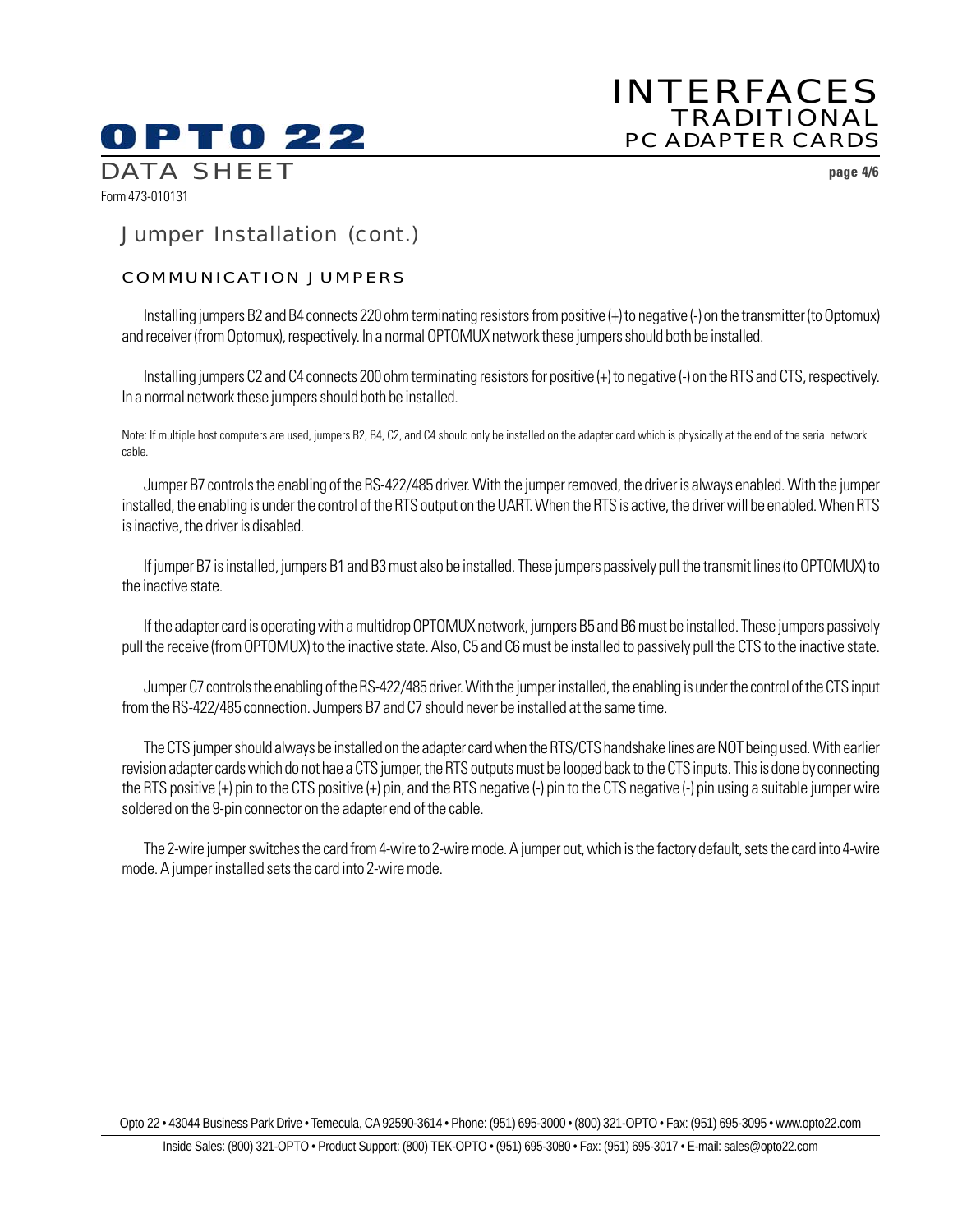# **OPTO 22** DATA SHEET **page 5/6**

# INTERFACES TRADITIONAL PC ADAPTER CARDS

# Jumper Installation (cont.)

### ADDRESS JUMPERS

Form 473-010131

On the RS-422/485 adapter card, there are seven jumpers labeled A3 through A9. These jumpers are used for selecting the base address of the adapter card.

The IBM personal computers only use 10 address lines (A0 through A9) for addressing I/O boards. The UART chip on the adapter card uses the lower three address lines (A0 through A2) directly. This leaves seven address lines (A3 through A9) for decoding the base address of the adapter card.

The adapter card compares the address lines A3 through A9 on the bus with the address jumpers A3 through A9. When the address lines match the jumper lines, the adapter card is selected.

When a jumper is present, the jumper value is low (zero). When a jumper is not present, the jumper value is high (one).

With no address jumpers present, the adapter card will be selected from address 3F8 to 3FF hex (addressed as COM1).

You can set the adapter card for a particular base address as follows:

First, write the desired base address as a three-digit, hexadecimal number. The number must be less than 3FF and have a zero or an eight as the last digit. Also, the number must be chosen so as not to conflict with the base address of any other installed cards in the computer.

Second, translate the number to binary and discard the first two zeros and the last three zeros.

Finally, install a jumper in each location corresponding to a zero. The most significant bit corresponds to A9, and the least significant to A3. For example:

| <b>Address</b> | <b>Binary</b> | <b>Discard</b><br><b>Ends</b> |
|----------------|---------------|-------------------------------|
| 2              | 0010          | 10                            |
|                | 1111          | 1111                          |
| я              | 10            |                               |

Install jumpers at A8, remove A3 through A7, and A9.

Note: If you address the adapter card for an address other than COM1 or COM2, you will need to provide your own interface and initialization routines. The IBM PC or PC/AT Technical Reference Manual has a good section on the operation f the UART and a listing of the code used in the BIOS to access the communications ports.

Opto 22 • 43044 Business Park Drive • Temecula, CA 92590-3614 • Phone: (951) 695-3000 • (800) 321-OPTO • Fax: (951) 695-3095 • www.opto22.com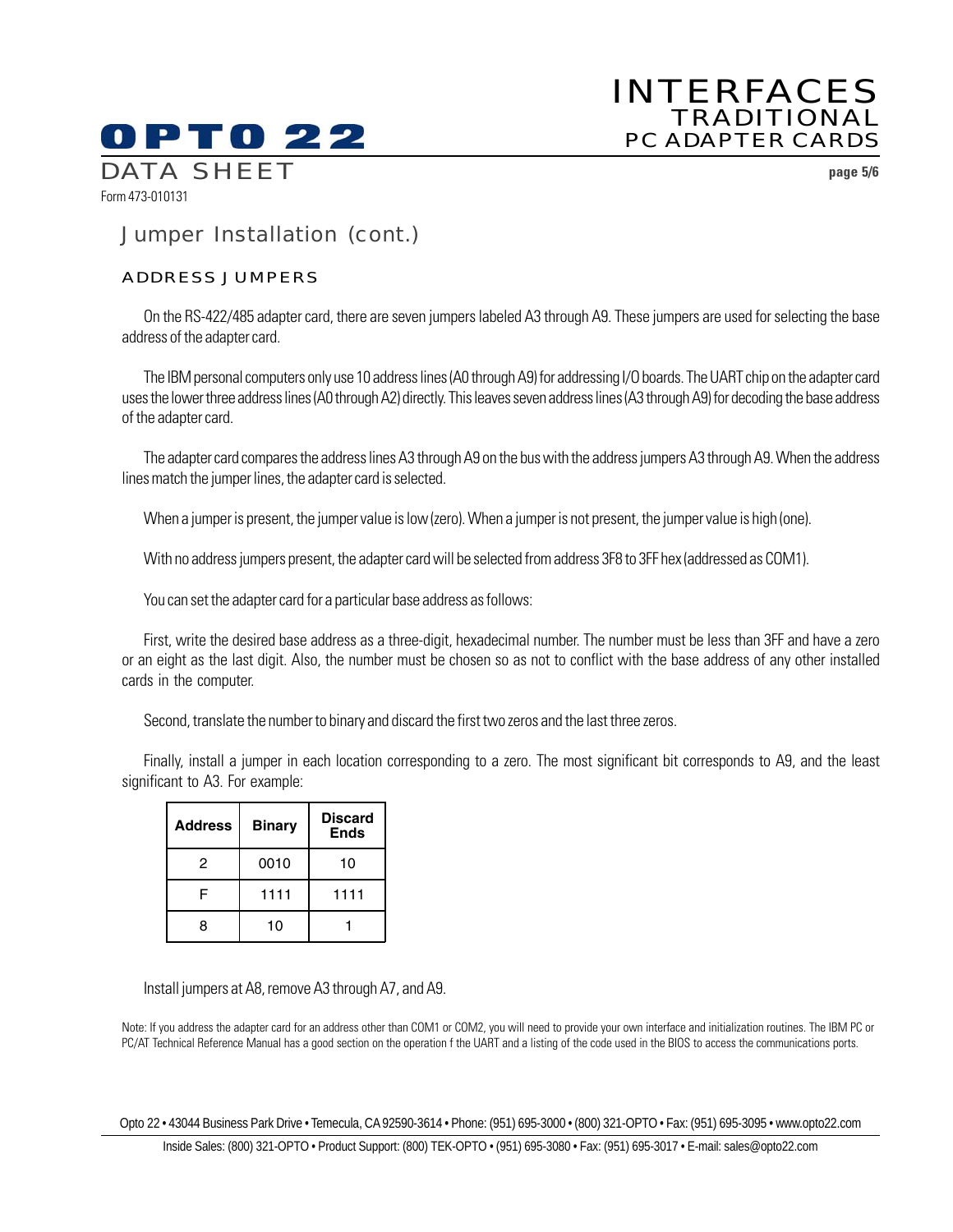# 0 PT 0 22

# INTERFACES TRADITIONAL PC ADAPTER CARDS

Form 473-010131

DATA SHEET **page 6/6**

# Jumper Installation (cont.)

### INTERRUPT JUMPERS

If you need to select a specific interrupt line for your software, jumpers for interrupt request lines IRQ2 and IRQ5 through IRQ7 are provided in addition to the COM1 (IRQ4) and COM2 (IRQ3) jumpers. IBM PC BASIC uses interrupt driven communications, and therefore requires that the COM1 (or COM2) interrupt jumpers be installed when doing communications using COM1 (or COM2) from BASIC.

### GROUP B AND C JUMPERS

The tables below show the normal jumper arrangement for jumper positions B1 through B8 and C1 through C7. This arrangement is suitable if the adaper card is being used to communicate with an OPTOMUX network. For other possible configurations, refer to figure 1.

#### **Group B Jumpers**

| - 2000 | -2 | ь. |  |  |
|--------|----|----|--|--|

**Group C Jumpers**

|  | v | $\cdot$ |  |
|--|---|---------|--|
|  |   |         |  |

**X = Jumper Installed**

**: = Jumper not Installed**



FIGURE 1 - GROUP B AND C JUMPER SCHEMATIC

Opto 22 • 43044 Business Park Drive • Temecula, CA 92590-3614 • Phone: (951) 695-3000 • (800) 321-OPTO • Fax: (951) 695-3095 • www.opto22.com

Inside Sales: (800) 321-OPTO • Product Support: (800) TEK-OPTO • (951) 695-3080 • Fax: (951) 695-3017 • E-mail: sales@opto22.com © 1991–2001 Opto 22. All rights reserved. All trademarks, trade names, logos, and service marks referenced herein belong to their respective companies.